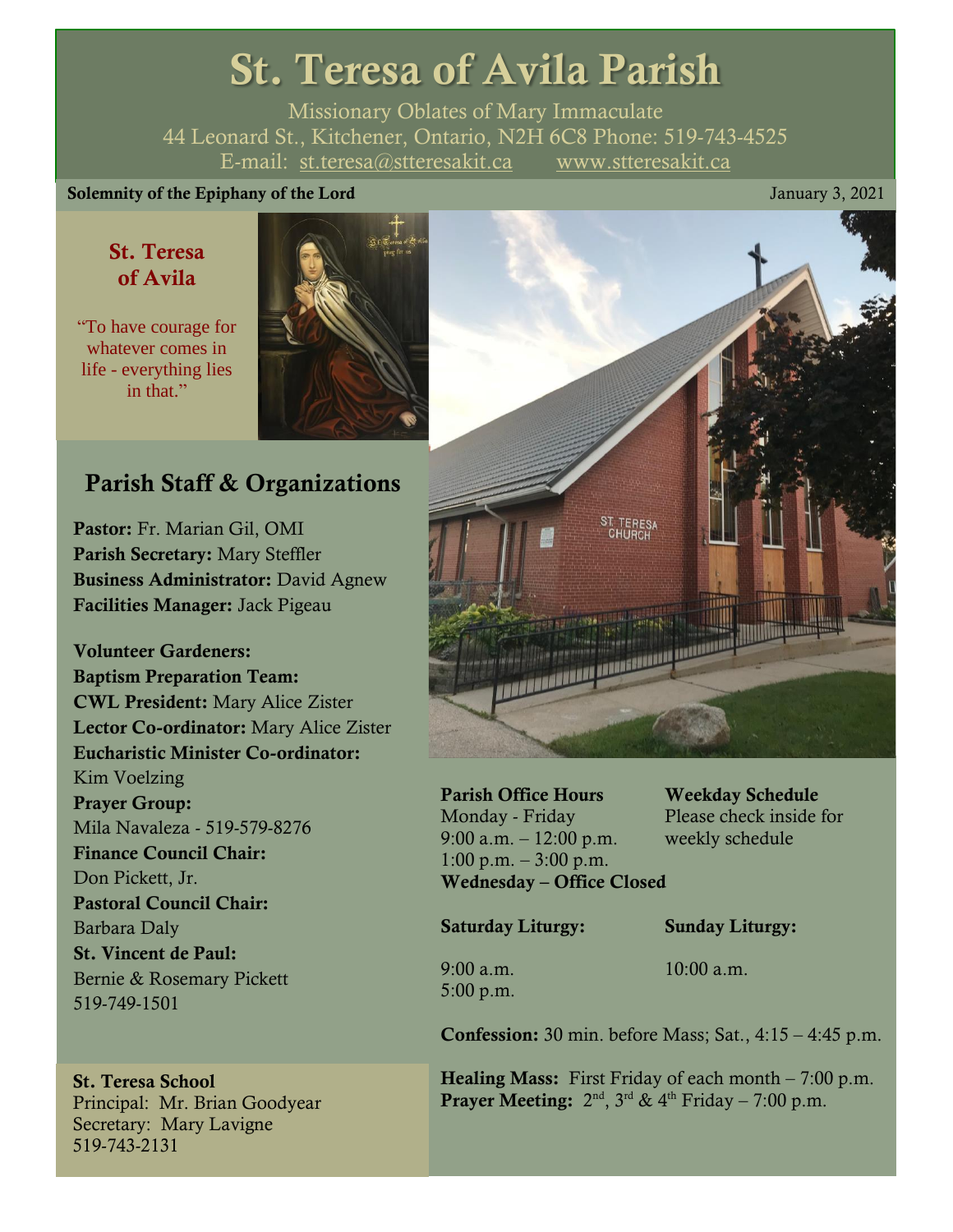## **Friday, January 1, 2021: Solemnity of Mary, the Holy Mother of God, World Day of Prayer for Peace**

Today, as so many in the world celebrate the beginning of a new year, the Church celebrates the Solemnity of the Mother of God. It is the oldest of all Marian feasts in our liturgy. It is also a feast uniquely appropriate to those of us concerned with new beginnings, with new resolutions, and renewed hopes.

The gospel we have heard today is almost an exact repeat of what was read at the Dawn Mass on Christmas. It is worth noting that in this gospel the shepherds, considered among the marginalized, the poor, the outsider, are those first informed of Christ's birth, and who first visit the infant Jesus. In Luke, Mary represents the ideal believer, for she hears the good news and ponders it in her heart, and fully responds to it. Her heart becomes the place of discovering Jesus, and who He truly is. Mary's entire life, and the Church's entire life, is centred on that process of pondering who that child now born to us really is. Mary in contemplating her son becomes the Church reflecting on the Incarnation. It is this aspect of Mary's motherhood that is most important for our new year, a year in which we continue our own journey of the heart towards God.

## **Solemnity of the Epiphany of the Lord**

We celebrate today the second of four great manifestations of God in our midst. The word 'epiphany' comes from Greek and it means a 'showing' or 'manifestation'. We call today's feast the Epiphany of our Lord. The first of these four manifestations we already celebrated on December 25, when God revealed, manifested Himself to us in the form of a helpless, newly-born infant. He is presented as born homeless and in poverty and surrounded by the poor and outcasts (that is what the shepherds represented).

In today's feast, we see the same recently born baby in similar circumstances but the material and social surroundings are hardly touched on. The emphasis here, as we shall see, is different. Here are strangers, foreigners, total outsiders coming to give royal homage to this tiny child. Who were these "wise men" and where did they come from? In the Greek text they are called magoi, which is usually rendered in English as "Magi". We are not told what their names were or how many of them there were. Tradition settled on three, presumably because there were three kinds of gifts. And they were also given names – Caspar, Balthasar, and Melchior. We are told, too, that they came "from the east". This could be Persia, East Syria or Arabia – or indeed any distant place. **We might ask ourselves, what are the stars in my life?** The wise men saw the star and followed it. The people in Jerusalem did not. How and to what is God calling me at this time? **Where does He want me to find Him, to serve and follow Him?** 

Diocese of Hamilton Prayer Calendar 2021

January 4 – Rev. David Avila January 5 – Rev. Tony O'Dell, O.M.I. January 6 – Diocesan Priests January 7 – Rev. Kiwook Kim January 8 – Rev. Michal Kruszewski, C.R. January 9 – Rev. Krzysztof Szkubera, C.R. January 10 – **Baptism of the Lord**

**Vocations** 

## **Epiphany of the Lord January 3, 2021**

The Son of God was first manifested to the world through the visit of the magi. Today, God's Son is brought into the world and is present to the world through His Church.

*If you think that God is calling you to be a priest, religious, or permanent deacon, call Fr. Michael King, Director of Vocations, Diocese of Hamilton, 905-528-7988 ext. 2246.*

[vocations@hamiltondiocese.com](mailto:vocations@hamiltondiocese.com)  <https://hamiltondiocese.com/vocations/>

#### **Prayer for the Perseverance of Vocations**

O God, You have constituted Your onlybegotten Son supreme and eternal Priest for the glory of Your majesty and the salvation of mankind: grant that those whom He has chosen ministers and dispensers of His mysteries may be found faithful in fulfilling the ministry they have received. Amen.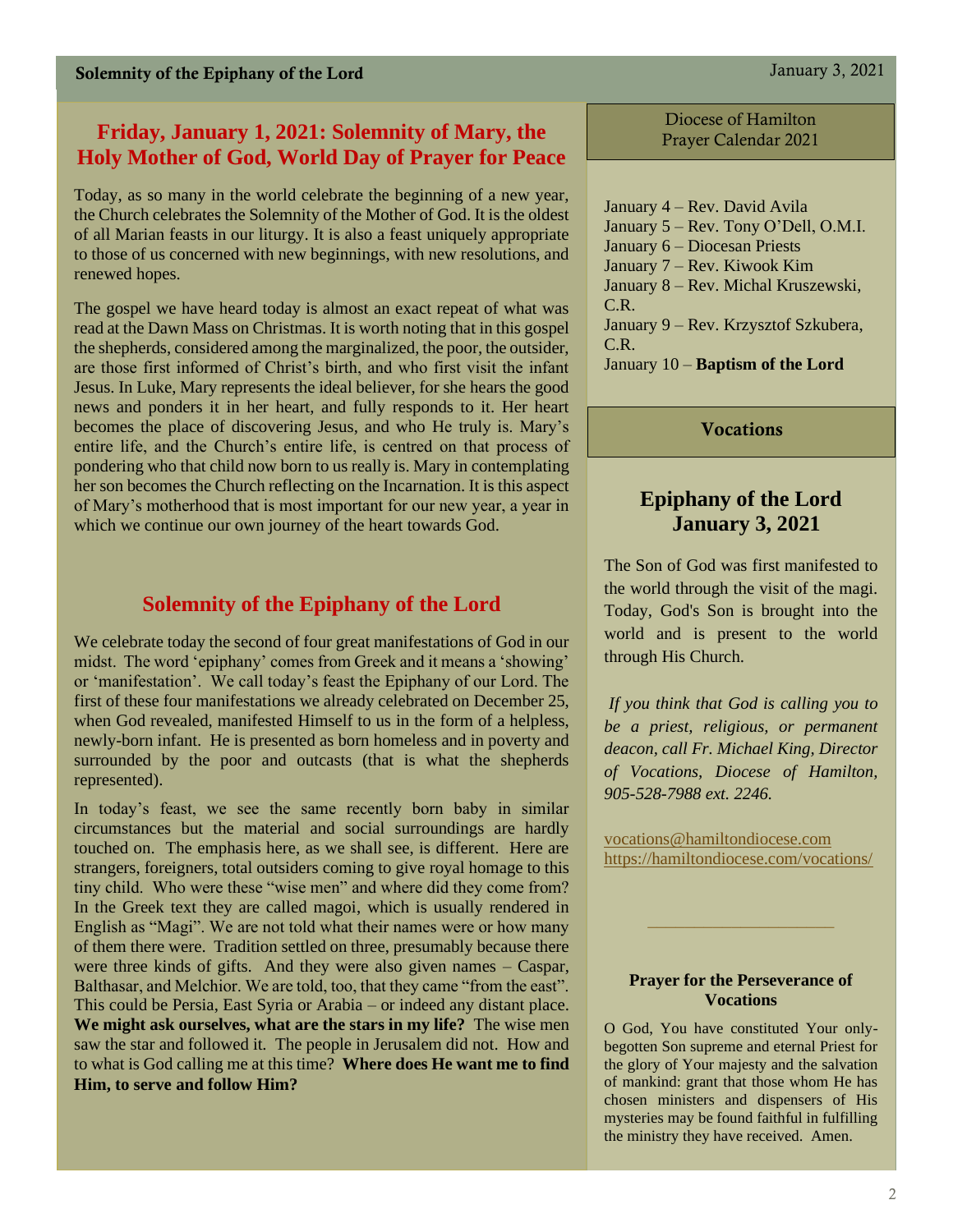## Solemnity of the Epiphany of the Lord January 3, 2021

## Parish Office

Due to the Province-wide lockdown which came into effect on December 26, 2020, the Parish Office at 44 Leonard St. will be closed until January 23, 2021.

Mary will be working from home and therefore, you can continue to reach our Parish Office at [st.teresa@stteresakit](mailto:st.teresa@stteresakit.ca)[.ca](mailto:st.teresa@stteresakit.ca) or telephone 519-743-4525.

#### **Statistics from 2020**

New Parishioners – 14 Families (32 individuals) Baptisms  $-2$ Funerals  $-7$ 1st Communion – 11 Confirmation (Dec. 8, 2019) - 13

**2021 Offertory Envelopes** – The 2021 Offertory Envelopes are now ready for pick up. At this time, we would ask that you please call the Parish Office and arrangements will be made for you to obtain your envelopes. For those who have signed up for Pre-Authorized Giving, please ensure that you also pick up your box of envelopes for 2021.

2020/2021 Sunday Missals - The Sunday Missal is still available. The missal is \$5 and can be purchased by calling the Parish Office.

## **Mass Intentions**

#### **Mass will be celebrated privately for the following intentions:**

## **January 4, 2021 – January 10, 2021**

Tuesday, January 5, 2021 – **7:00 p.m**.  **Group Mass Intentions**

Wednesday, January 6, 2021 – **7:00 p.m. +Vincent Zettel** – *The Zister Family*

Thursday, January 7, 2021 – **7:00 p.m.** Memorial of St. André Bessette  **Special Intentions of Monica O'Hagin** – *Marion Jagelewski*

Friday, January 8, 2021 – **7:00 p.m. +Greg Diebolt** – *Sue Weber Bell*

Saturday, January 9, 2021  **9:00 a.m.** – **Special Intentions of Marion Jagelewski** – *Jean Giles*

**7:00 p.m.** – **+David Tschirhart** – *Marie Miller*

Sunday, January 10, 2021– **10:00 a.m.** – **Feast of the Baptism of the Lord** – Year B – **Parishioners of St. Teresa Parish**

## **Live-streaming on Zoom**

The **Masses** will be **live-streamed**, Tuesday to Friday at 7 p.m., Saturday at 9:00 a.m., Saturday Vigil in anticipation of Sunday at 7 p.m., and on Sunday at 10:00 a.m., on Zoom. Join Father by clicking on the following link**:<https://zoom.us/j/5887658626> The Password is: 274733 The Divine Mercy Chaplet** will also be **live-streamed**, Tuesday to Friday at 3 p.m.

Mass Intentions for 2021 – In order to provide an equal opportunity to all members of our parish, who would like to request Mass intentions in 2021, I would propose the following: Each family may reserve 1 Saturday Mass and 1 weekday Mass. This is based on the number of registered families. Please make your requests over the next several weeks. After January 22, 2021, we will accommodate any available request, for as many Mass intentions as you wish. In 2020, I introduced a Mass with Multiple Intentions, in order to respond to the needs of our parishioners. These will continue on the first and third Tuesdays of the month. Thank you.



**Catholic Women's League Bursary 2020** – St. Teresa's CWL offers a bursary of \$200 to a graduating student from our parish who has attended a Catholic Secondary School in Kitchener-Waterloo and who is an active member of our Parish. If you are a 2020 graduate or know a graduate who you think deserves the 2020 bursary please put his/her name in a sealed envelope marked CWL and drop it off at the Parish

Office or email to [stteresacwl@gmail.com.](mailto:stteresacwl@gmail.com) All parishioners are invited to nominate a worthy candidate.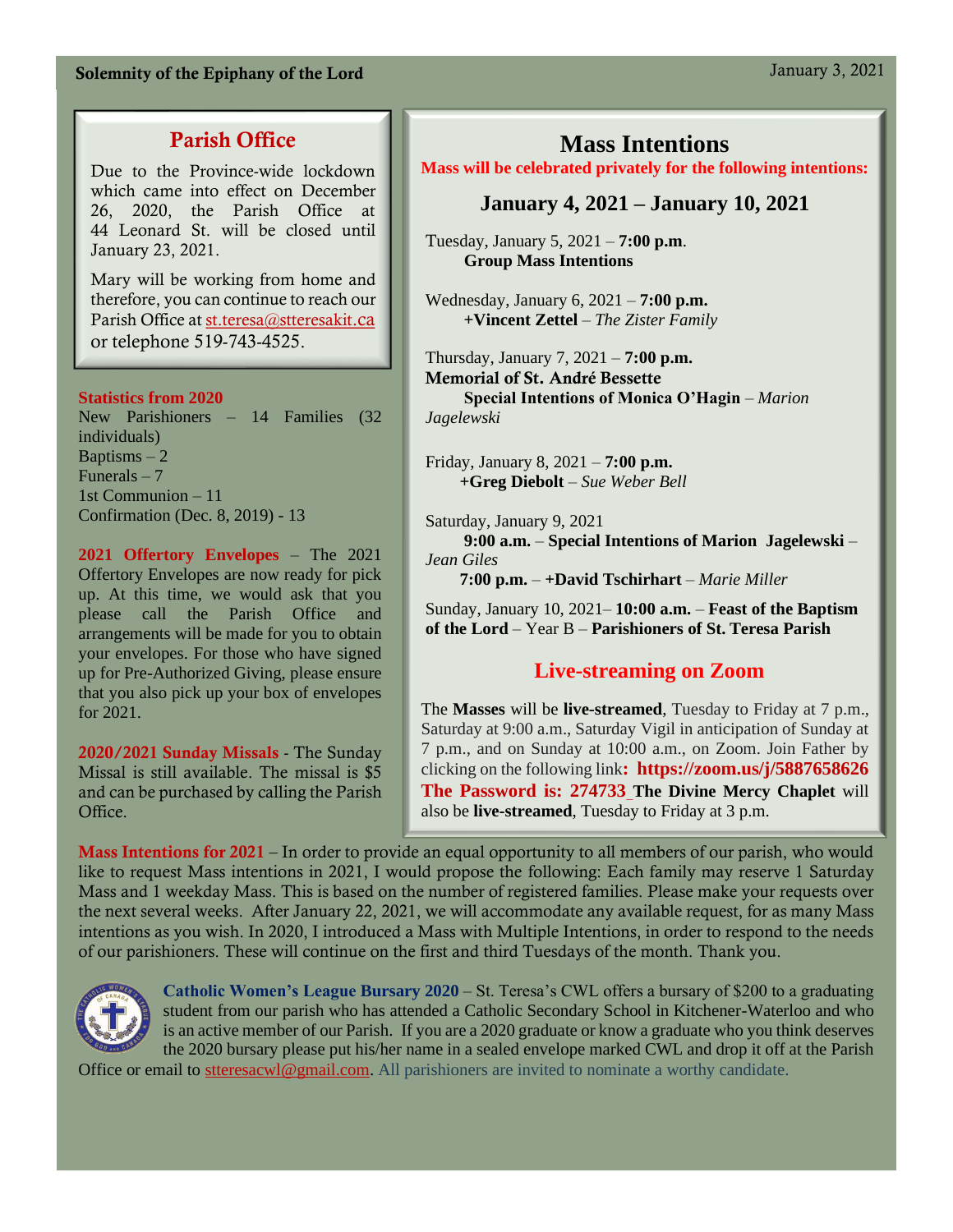# Pre-Authorized Giving We're ACTIVE

For those of you who have signed up for the Pre-Authorized Giving option for Stewardship here at St. Teresa Parish, we are please to tell you that we are now **ACTIVE.** The first withdrawal will be for **January 2021** and the deductions will continue to be processed on the **28th day of each month.**

We thank you for your patience, in getting this started. If you have any questions, please do not hesitate to contact the Parish Office.

We are very grateful for your contributions and would encourage those who have not signed up for this option to prayerfully consider Pre-Authorized Giving, particularly in these times of uncertainty.

## **Thank you!**

**Pre-Authorized Giving** is now available for our parishioners. A digital copy of the form may be found on our website under Bulletins for 2020 (August). For your convenience, we are also including the form as an attachment with today's Message from Father. Simply print the form and complete it. For those unable to print the digital copy, please contact the Parish Office. This brochure will hopefully answer any questions you may have about this exciting new option for Stewardship, here at St. Teresa Parish. Completed forms can be returned to the Parish Office via the slot in the Parish Office door or can be mailed to: St Teresa of Avila Parish, 44 Leonard St., Kitchener, ON N2H 6C8

## **Stewardship Report – December 25, 2020**

| Envelopes \$1463.00                |  |
|------------------------------------|--|
|                                    |  |
| Building and Maintenance  \$ 85.00 |  |
|                                    |  |
| 2020/21 Sunday Missals  \$ 25.00   |  |

#### **Stewardship Report**

Once again, we are not able to gather to worship as a Parish Community, in the church. We would ask you to continue to keep our parish in your prayers and prayerfully consider continuing your donations. Thank you to those who continue to remember the parish through financial donations - We appreciate your continued support!

To support our parish via **credit card**, please visit the special **Parish Offertory Fund: COVID-19** page at the Diocese of Hamilton:

[COVID-19 Parish Fund -](https://hamiltondiocese.com/covid19parishfund/) Diocese of Hamilton

Once you are on the Parish Offertory Fund: COVID-19 page, there are 4 sections on the form to complete. They are as follows:

- DONATION DETAILS
- DONOR & TAX RECEIPT INFORMATION
- PAYMENT INFORMATION
- IF YOU HAVE A MESSAGE FOR YOUR PARISH, PLEASE SHARE IT HERE:

To ensure the funds get directed to our parish, it is imperative that you select **St. Teresa of Avila Parish, Kitchener** in the drop box in the **FUND** box of the Donation Details section.

Once you have completed the form, click on **COMPLETE DONATION NOW**. This method of giving will provide you with an **electronic tax receipt**  immediately upon making your gift.

If you choose the above option, it would be greatly appreciated if you could email the parish office at [st.teresa@stteresakit.ca](mailto:st.teresa@stteresakit.ca) to advise us of your donation.

You may also **send a gift directly** to our parish through the mail: **St. Teresa of Avila Parish, 44 Leonard St., Kitchener, ON N2H 6C8** or you may drop off **cash or cheque,** securely, at the Parish Office, through the mail slot in the wooden door, behind the white storm door. Please be sure to include your name, address and phone number or use your donation envelope.

Continuing support of our parish is an act of generosity and faith. We are very grateful for any contributions you may be able to make at this time.